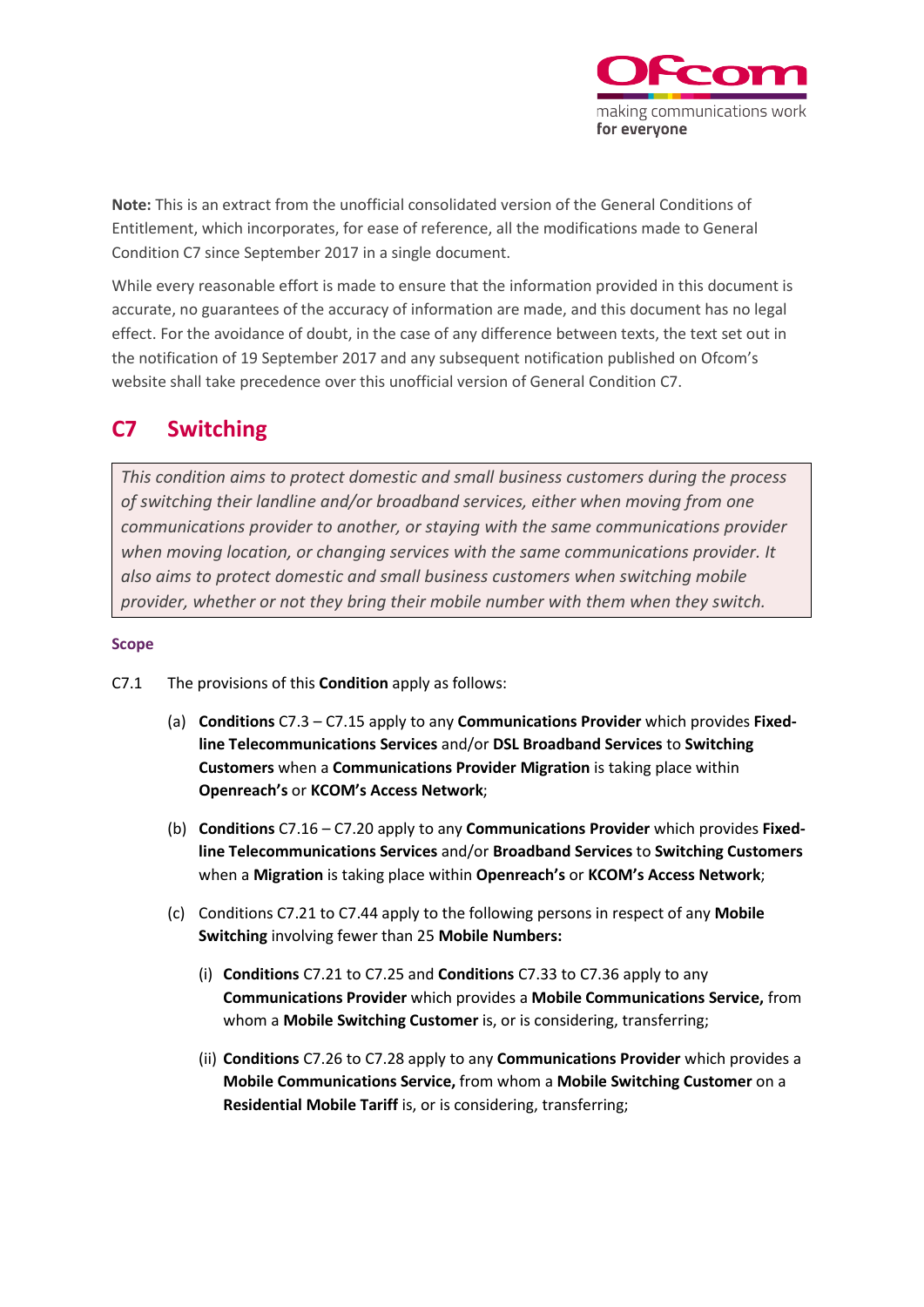- (iii) **Conditions** C7.29 to C7.32 apply to any **Communications Provider** which provides a **Mobile Communications Service,** from whom a **Mobile Switching Customer** on a **Business Mobile Tariff** is, or is considering, transferring;
- (iii) **Condition** C7.37 applies to any **Communications Provider** which provides a **Mobile Communications Service,** to whom a **Mobile Switching Customer** is, or is considering, transferring**;** and
- (iii) **Conditions** C7.38 to C7.44 apply to any **Communications Provider** which provides a **Mobile Communications Service**.

Each person to whom a provision applies is a 'Regulated Provider' for the purposes of that provision.

C7.2 For the purposes of **Conditions C7.3 to C7.20:** any **Fixed-line Telecommunications Services** and/or **Broadband Services** are '**Relevant Communications Services**'.

### **Obligations to prevent mis-selling**

- C7.3 When selling or marketing **Relevant Communications Services**, the **Regulated Provider** that is the **Gaining Provider** must ensure that:
	- (a) it does not engage in **Slamming**;
	- (b) any information it provides to the **Switching Customer** is accurate and not misleading, including information about:
		- (i) its **Relevant Communications Services**;
		- (ii) the impact on other **Relevant Communications Services** which the **Switching Customer** is currently receiving, as a result of buying the **Relevant Communications Services** being sold or marketed by the **Gaining Provider**; and
		- (iii) the impact on the **Switching Customer's** existing contractual obligations with other **Regulated Providers**, as a result of buying the **Relevant Communications Services** being sold or marketed by the **Gaining Provider**; and
	- (c) it asks **Switching Customers** if they also want the information provided in a **Durable Medium** and, if they do, the **Regulated Provider** must provide the information in that form.

#### **Information at point of sale**

- C7.4 The **Regulated Provider** that is the **Gaining Provider** must take all reasonable steps to ensure that before entering into a contract for the provision of **Relevant Communications Services**, the **Switching Customer** who is requesting a **Communications Provider Migration**:
	- (a) is authorised to do so;
	- (b) intends to enter into the contract; and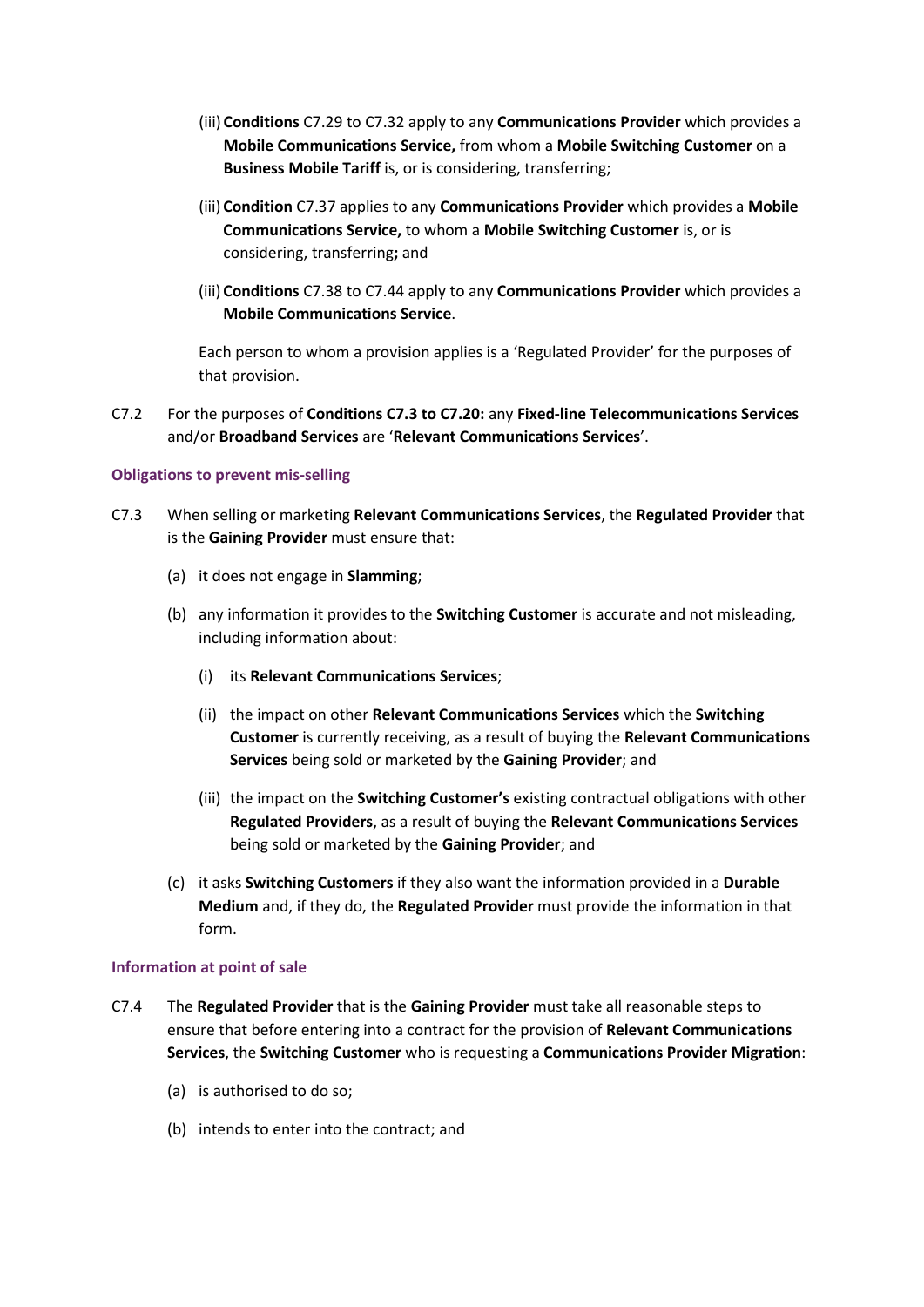- (c) is provided with the information set out below in a clear, comprehensible, prominent and accurate manner, in paper or another **Durable Medium** which is available or accessible to the **Switching Customer** or, where the **Switching Customer** enters into the contract during a sales call, by telephone:
	- (i) the identity of the legal entity the **Switching Customer** is contracting with and its telephone, website and/or e-mail contact details; and
	- (ii) a description of the **Relevant Communications Services** requested; the key charges; payment terms; the existence of any termination right, termination procedures and the **Switching Customer's** right to cancel at no cost from the point of sale to the completion of the **Transfer Period**; the arrangements for provision of the service, including the order process and, as accurately as possible, the likely date of provision of the service and any **Fixed Commitment Period**. For the purposes of this provision, key charges include minimum contract charges, any **Early Termination Charges** and, if the **Switching Customer** is a **Consumer**, the **Access Charge** to be applied by the **Regulated Provider** for the purpose of calculating the amounts payable by that **Switching Customer** for calls to **Unbundled Tariff Numbers** in accordance with **Condition** B1.

### **Switching customer's termination rights**

- C7.5 Where the **Regulated Provider** is the **Gaining Provider**:
	- (a) when the **Switching Customer** enters into a contract for the provision of **Relevant Communications Services**, the **Regulated Provider** must allow the **Switching Customer** to terminate the contract from the point of sale to the completion of the **Transfer Period** without charge or any other form of compensation being required to be given by the **Switching Customer** to the **Regulated Provider**; and
	- (b) the **Regulated Provider** must have procedures in place to enable the **Switching Customer** to exercise their right to terminate their contract pursuant to **Condition** C7.5 without unreasonable effort. These procedures must include the ability to contact the **Regulated Provider** to terminate the contract by any of the following contact methods:
		- (i) telephone;
		- (ii) e-mail;
		- (iii) post.

#### **Records retention**

C7.6 Without prejudice to **Condition** C7.7, the **Regulated Provider** that is the **Gaining Provider** must use reasonable endeavours to create and keep all records regarding the sale of its **Relevant Communications Services**, for a period of not less than six months. Such records must include the date and approximate time of the contact with the **Switching Customer**, the means through which the contract was entered into, the place where the contract was entered into, where relevant, and be such as to allow subsequent identification of the salesperson(s) involved and to assist in dealing with any complaint or query.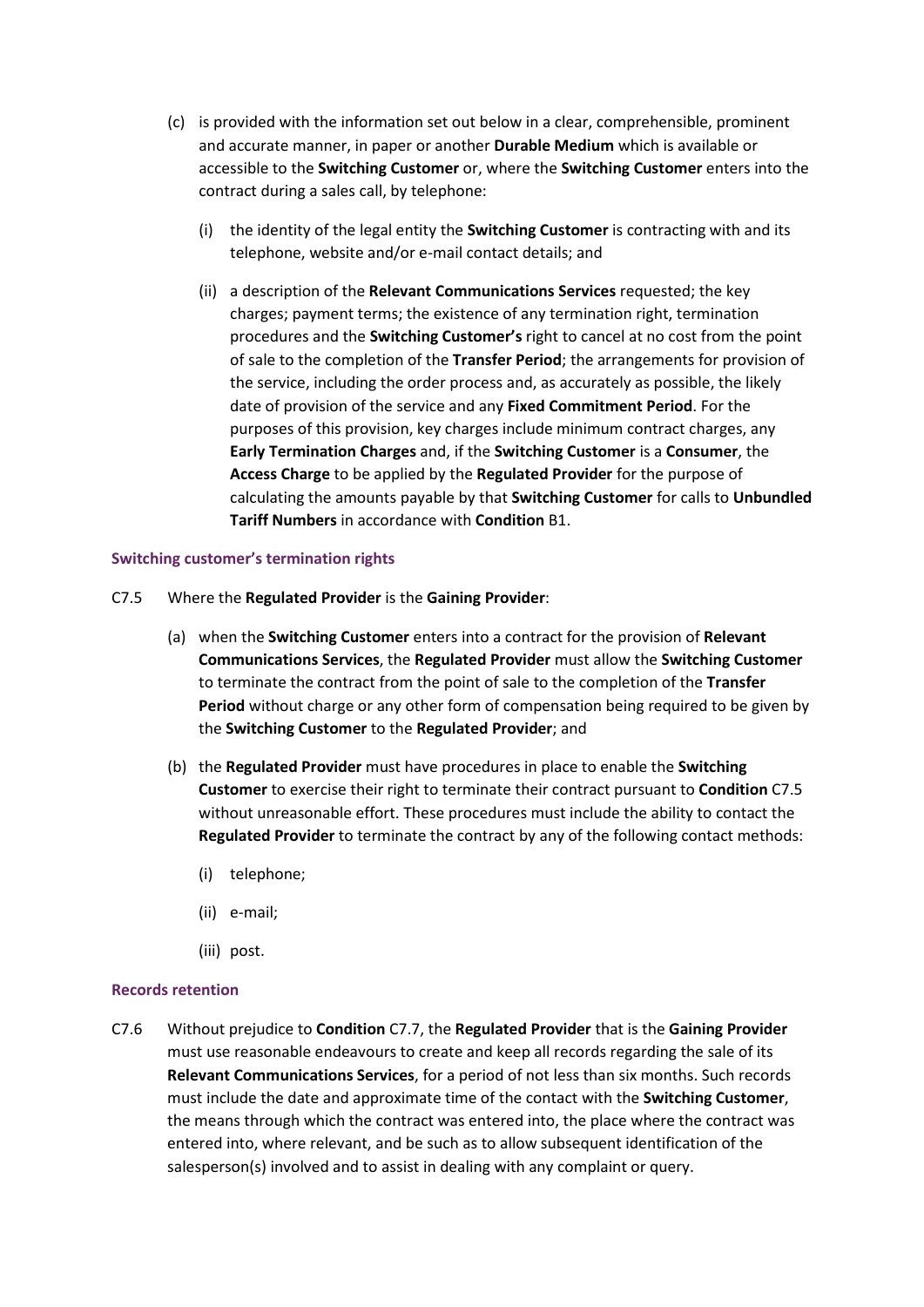### **Record of consent**

- C7.7 For each contract entered into with a **Switching Customer** for the provision of **Relevant Communications Services**, the **Regulated Provider** that is the **Gaining Provider** must create and keep individually retrievable records of the following, for a period of not less than twelve months:
	- (a) a direct record of consent, as provided by the **Switching Customer**, to:
		- (i) migrate from the **Relevant Communications Services** supplied by the **Regulated Provider** that is the **Losing Provider** to the **Relevant Communications Services** supplied by the **Gaining Provider**; or, as relevant,
		- (ii) begin acquiring **Relevant Communications Services** over the **Target Line**;
	- (b) a record of the explanation from the **Regulated Provider** that they are required to create a record of the **Switching Customer's** consent;
	- (c) the name and address of the **Switching Customer**;
	- (d) the time, date and means by which the consent in sub-section (a) above was given;
	- (e) where appropriate, the place where the consent in sub-section (a) above was given and the salesperson(s) involved;
	- (f) the **Target Address**; and
	- (g) where appropriate, the **Calling Line Identification** of the **Target Line**.
- C7.8 The **Regulated Provider** that is the **Gaining Provider** shall keep the records in accordance with **Condition** C7.7 irrespective of whether the contract for the provision of the **Relevant Communications Services** is cancelled or terminated within the minimum twelve-month period specified in **Condition** C7.7.

#### **Notification letters**

- C7.9 When a **Switching Customer** enters into a contract for the provision of **Relevant Communications Services**, the **Regulated Provider** that is the **Gaining Provider** must send that **Switching Customer** a letter. The letter shall set out in clear and intelligible terms:
	- (a) the date of the letter;
	- (b) that the **Switching Customer** is transferring their **Relevant Communications Services**;
	- (c) all **Relevant Communications Services** that will be transferred;
	- (d) where relevant, the **Calling Line Identification** of all **Relevant Communications Services** that will be transferred;
	- (e) a reasonable estimate of the **Migration Date**;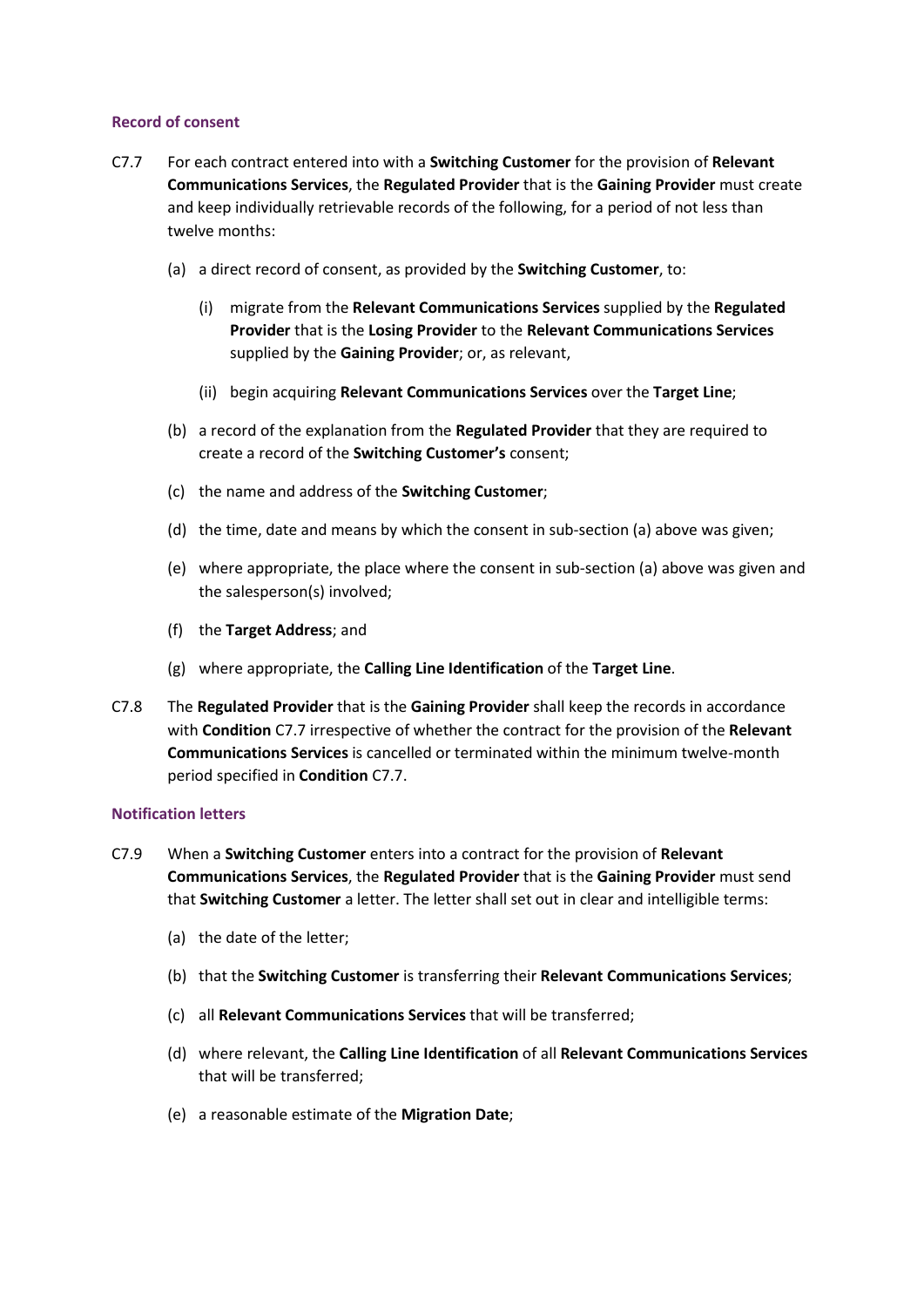- (f) the right of the **Switching Customer** to terminate the contract as set out in **Condition** C7.5, the means by which the right to terminate can be exercised and the date by which the right to terminate must be exercised; and
- (g) relevant contact details.
- C7.10 The **Regulated Provider** that is the **Losing Provider** must, in accordance with the industry agreed process, send the **Switching Customer** a letter. The letter shall set out in clear, intelligible and neutral terms:
	- (a) the date of the letter;
	- (b) that the **Switching Customer** is transferring their **Relevant Communications Services**;
	- (c) all **Relevant Communications Services** that will be transferred;
	- (d) where relevant, the **Calling Line Identification** of all **Relevant Communications Services** that will be transferred;
	- (e) all **Relevant Communications Services** or other types of services provided by the **Losing Provider** that the **Losing Provider** reasonably expects to be directly or indirectly affected by the transfer;
	- (f) all **Relevant Communications Services** provided by the **Losing Provider** that the **Losing Provider** reasonably expects to remain unaffected by the transfer;
	- (g) a reasonable estimate of the **Migration Date**; and
	- (h) relevant contact details.
- C7.11 Where a contract is entered into with a **Switching Customer** for the provision of **Relevant Communications Services**, the letter sent by the **Regulated Provider** that is the **Losing Provider** in accordance with **Condition** C7.10 shall, in addition to the information listed therein, set out in clear, intelligible and neutral terms:
	- (a) an explanation that the transfer will automatically take effect on the **Migration Date** and that no contact is required with the **Regulated Provider** that is the **Losing Provider** to cancel their existing service;
	- (b) an explanation that after the transfer, the **Switching Customer** will receive a final **Bill** including any **Early Termination Charge** that is due;
	- (c) an explanation of the applicable **Early Termination Charge** as set out in the contract;
	- (d) the means by which the **Early Termination Charge** must be paid;
	- (e) the amount of the **Early Termination Charge** due at the estimated **Migration Date**; and
	- (f) where applicable, the impact of the transfer on the prices of all continuing **Relevant Communications Services**.
- C7.12 The letters under **Conditions** C7.9 to C7.11 must be sent in paper or another **Durable Medium**. Such letters must be sent by normal post, unless the **Switching Customer** has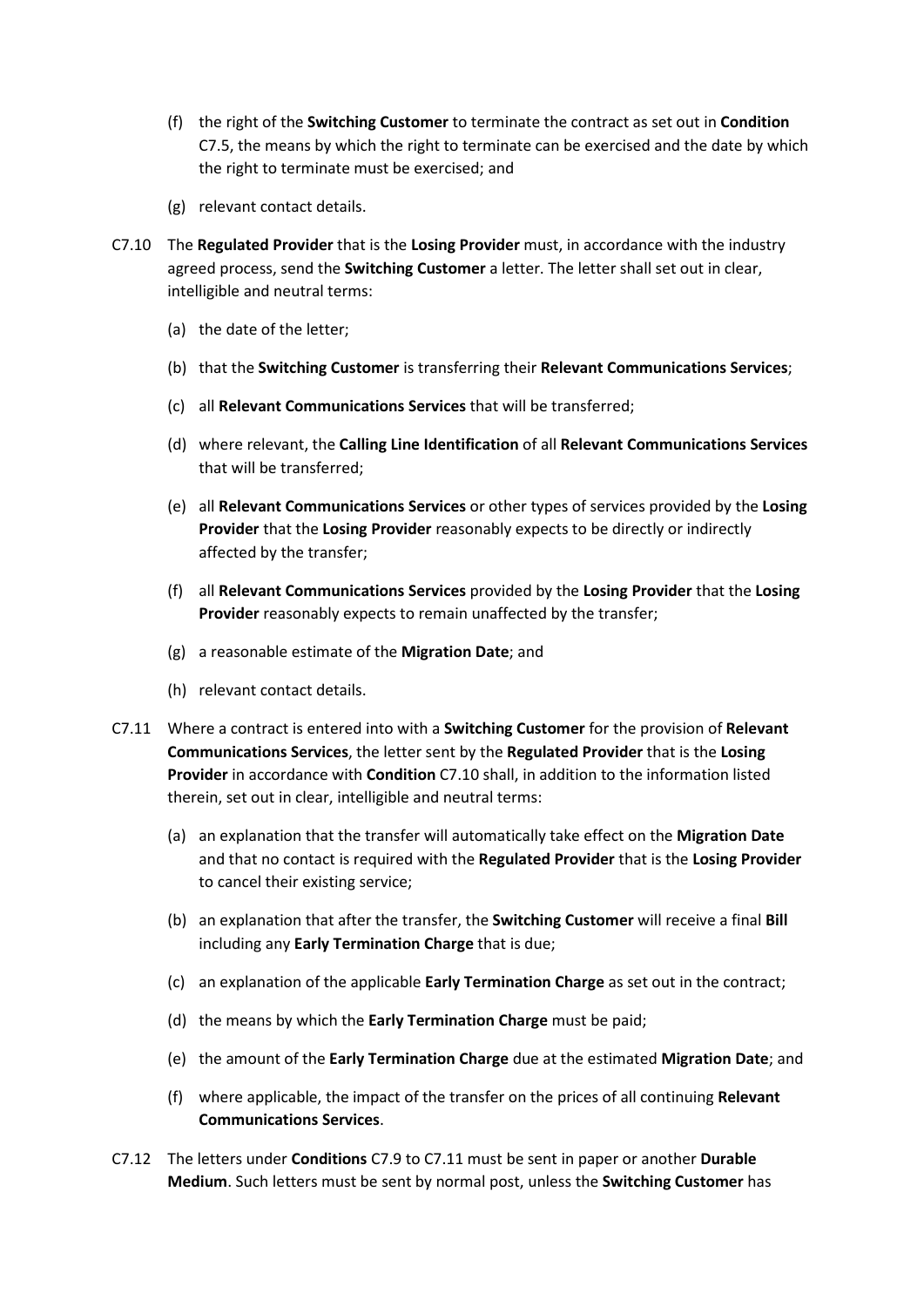explicitly agreed to receive correspondence electronically, such as through verbal consent in a call or through electronic confirmation when ordering online.

### **Simultaneous transfers**

- C7.13 Where the **Regulated Provider** is a **Gaining Provider** which elects to co-ordinate a **Communications Provider Migration** on behalf of a **Switching Customer** who has requested a transfer of **Broadband** and **Fixed-line Telecommunications Services** to be provided by it over the same line, it shall ensure that, as applicable, an order is submitted to **Openreach** or to **KCOM**, where available, for the simultaneous transfer with minimal loss of service of both **Relevant Communications Services**.
- C7.14 Where the **Regulated Provider** is a **Gaining Provider** which elects to co-ordinate a **Communications Provider Migration**, on behalf of a **Switching Customer**, and which does not involve a change of the location where the **Relevant Communications Services** are supplied:
	- (a) both the **Gaining Provider** and the **Regulated Provider** that is the **Losing Provider** shall comply with the provisions of Annex 1 to this **Condition**;
	- (b) both the **Gaining Provider** and the **Regulated Provider** that is the **Losing Provider** shall ensure that the **Switching Customer** is not required to make contact with the **Losing Provider** in order for a **Communications Provider Migration** to be put into effect;
	- (c) the **Regulated Provider** that is the **Losing Provider** shall not require, in particular, the granting of consent by it, nor the provision of any information by it to the **Switching Customer**, in order for a **Communications Provider Migration** to be put into effect.
- C7.15 Where the **Regulated Provider** is a **Gaining Provider** which elects to carry out a **Working Line Takeover** within **Openreach's** or **KCOM's Access Network** (as applicable) pursuant to a **Home-Move Request**, it shall comply with the provisions of Annex 2 to this **Condition**.

#### **Other migrations of broadband services**

- C7.16 In relation to **Migrations** of **Broadband Services** not falling within the scope of **Condition** C7.14, **Regulated Providers** shall:
	- (a) facilitate the **Migration** (or where applicable, connection) of the **Broadband Service** in a manner that is fair and reasonable;
	- (b) ensure that the **Migration** (or where applicable, connection) of the **Broadband Service** is carried out within a reasonable period; and
	- (c) ensure that the **Migration** (or where applicable, connection) of the **Broadband Service** is carried out with minimal loss of the **Broadband Service**.

### **General requirements**

#### *Responsibility*

C7.17 Where **Regulated Providers** engage representatives or agents, they shall procure that such representatives or agents comply with the requirements of this **Condition**.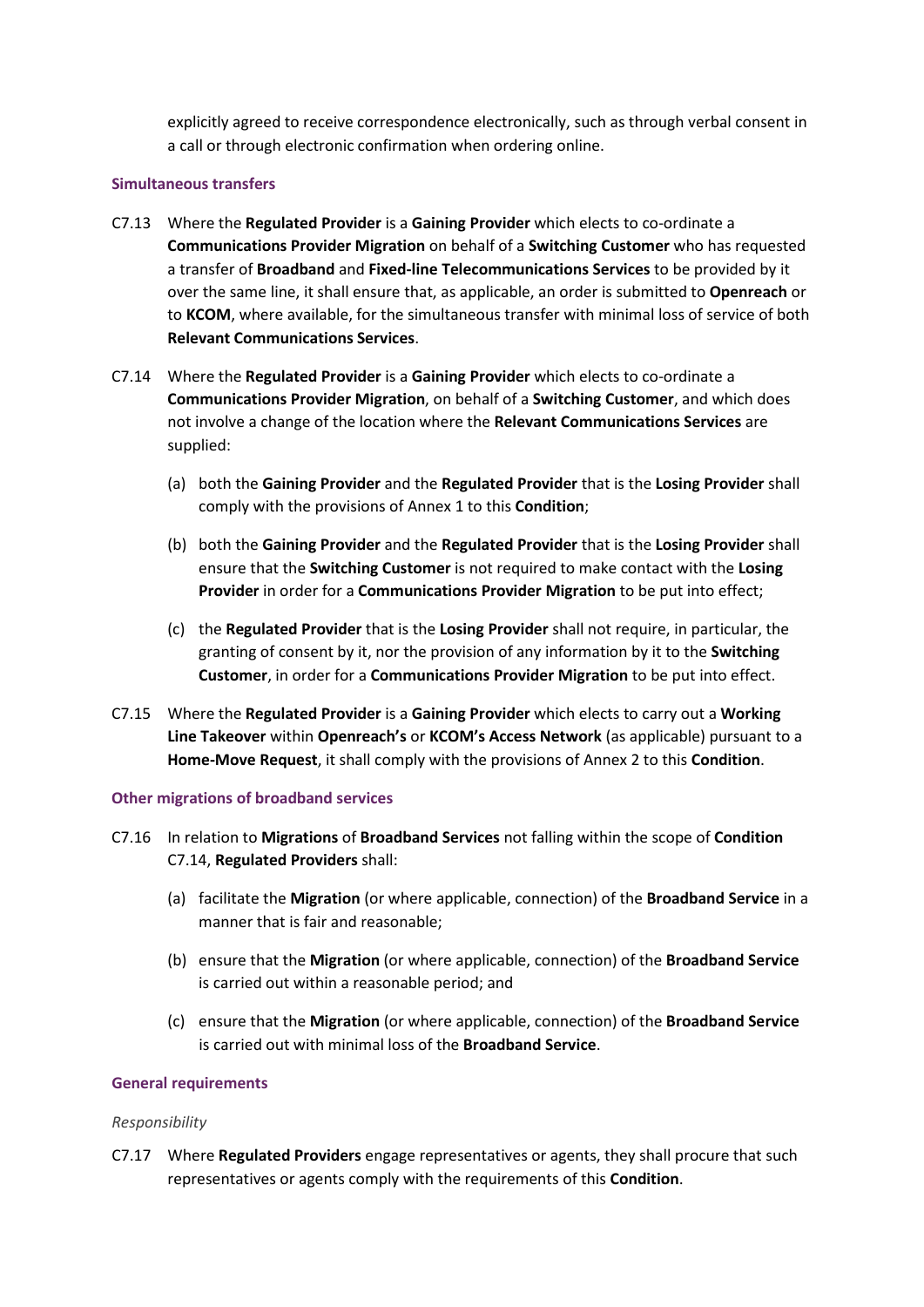### *Training*

C7.18 **Regulated Providers** must ensure that their staff or any representatives of any agency engaged by them, are appropriately trained to comply with this **Condition**.

### *Monitoring*

C7.19 **Regulated Providers** must monitor, including conducting regular audits, their compliance with this **Condition**, including compliance on their behalf by any representatives or agency engaged by them, and take appropriate steps to prevent the recurrence of any problem(s) identified.

### **Publication of information**

- C7.20 **Regulated Providers** must:
	- (a) publish a copy of **Condition** C7, or a link to a copy of **Condition** C7, published on **Ofcom's** website, in an easily accessible and reasonably prominent manner on their website or, where there is no such website, in such manner and form as directed by **Ofcom**; and
	- (b) provide a copy of **Condition** C7 to the **Switching Customer** free of charge upon reasonable request.

### **Mobile switching**

### **Providing the PAC or the N-PAC, and Switching Information on request**

- C7.21 **Regulated Providers** must provide a **PAC** or an **N-PAC** and/or (as applicable) **Switching Information** to their **Mobile Switching Customers** on request.
- C7.22 **Regulated Providers** must ensure that the **Switching Information** provided in accordance with **Condition** C7.21 complies with the following requirements:
	- (a) it must be accurate as at the day on which it is sent by the **Regulated Provider**;
	- (b) it must set out the total charge payable by the **Mobile Switching Customer**, and where the request is for more than one **Mobile Number**, any charges payable must be aggregated across all **Mobile Numbers** for which the request was made;
	- (c) it must set out any outstanding credit balances in respect of **Prepaid Mobile Services**;
	- (c) when the **Switching Information** is provided online or by **SMS** it must contain a web link to the log-in page for the **Mobile Switching Customer's** account with the **Regulated Provider;**
	- (d) it must be provided in clear, intelligible and neutral terms.

### **How the PAC, N-PAC or Switching Information can be requested and received**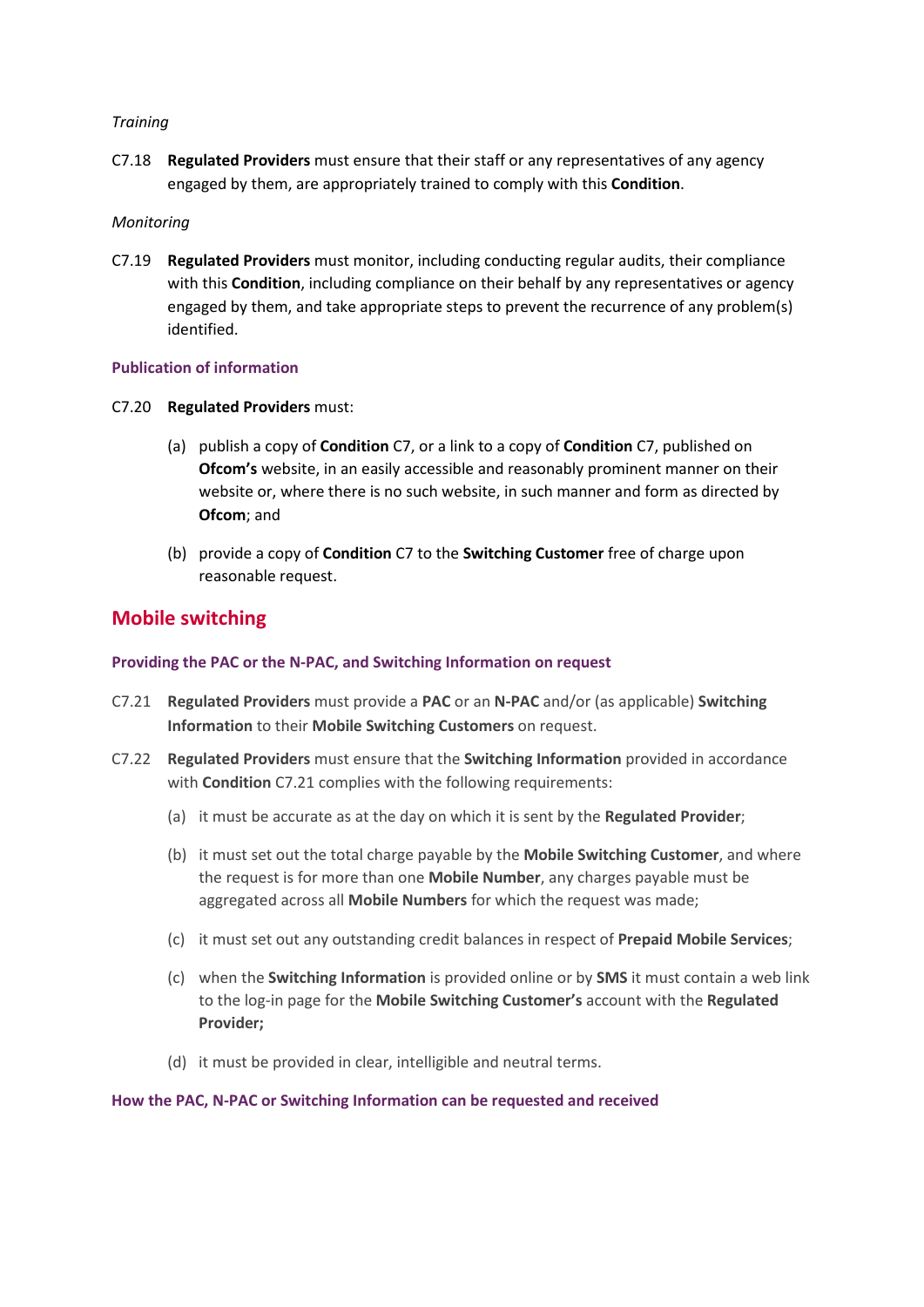- C7.23 **Regulated Providers** must ensure their **Mobile Switching Customers** can request free of charge, a **PAC**, or an **N-PAC** and/or (as applicable) **Switching Information** via, at least, the following three means:
	- (a) **SMS**, but only where the request for a **PAC** or **N-PAC** is in respect of no more than one **Mobile Number**;
	- (b) online, via an account which must be provided by the **Regulated Provider** to its **Subscribers**; and
	- (c) by phone.
- C7.24 In respect of the obligation under **Condition** C7.23(a), **Regulated Providers** must ensure that all their **Mobile Switching Customers** can request a **PAC**, or an **N-PAC** and/or (as applicable) **Switching Information** by using the respective unique numbers for each type of request as agreed by the relevant industry forum and approved by **Ofcom**.

### **When the PAC, N-PAC or Switching Information can be requested**

- C7.25 **Regulated Providers** must ensure that **Mobile Switching Customers** are able to request a **PAC**, an **N-PAC**, and/or (as applicable) **Switching Information**:
	- (a) by **SMS** and/or online in accordance with **Condition** C7.23(a) and (b) at all times; or
	- (b) by phone in accordance with **Condition** C7.23(c) during at least any **Working Day**.

### **How and when the PAC, N-PAC and/or Switching Information must be provided to residential tariff customers**

- C7.26 **Regulated Providers** must ensure that they always provide, free of charge, the **PAC**, **N-PAC** and/or **Switching Information** (as applicable) to a **Mobile Switching Customer** who has requested it:
	- (a) via the same means through which the request was made; and
	- (b) if the request was not made by **SMS** and does not relate to more than one **Mobile Number**, in addition via **SMS**.
- C7.27 When **Regulated Providers** provide a **PAC** or **N-PAC,** to a **Mobile Switching Customer** they must at the same time also provide **Switching Information**.
- C7.28 **Regulated Providers** must ensure that when they provide the **PAC** or **N-PAC** and/or (as applicable) the **Switching Information** in accordance with **Condition** C7.26 (a) and (b) to a **Mobile Switching Customer**, they do so no later than one minute from receipt of the request, save that, in the case of a request made by phone, the **SMS** required under **Condition** C7.26(b) may be sent at the latest up to one minute from the end of the phone call.

### **How and when the PAC, N-PAC, and/or Switching Information must be provided to business tariff customers**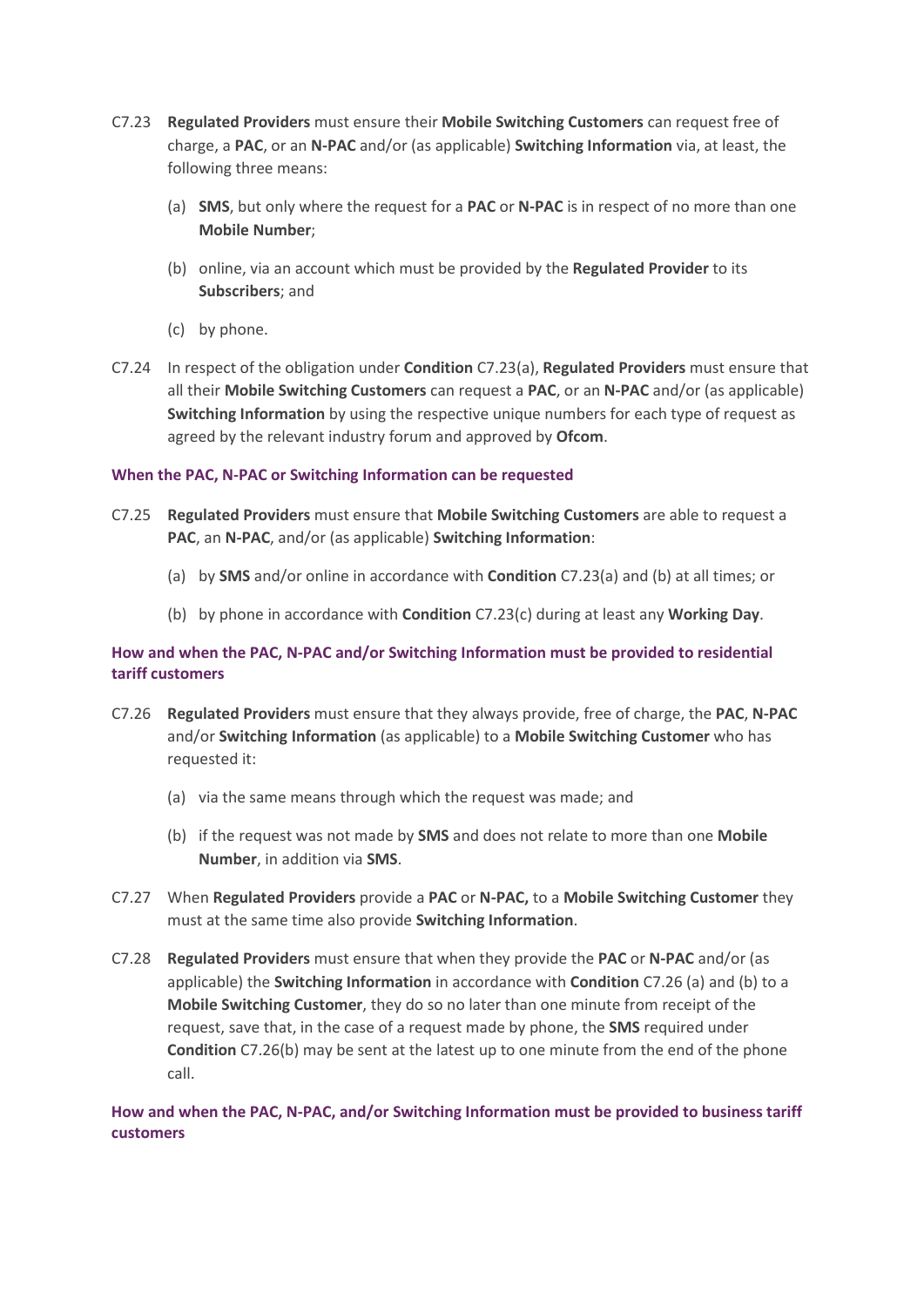- C7.29 **Regulated Providers** must ensure that they always provide, free of charge, a **PAC** or **N-PAC**, to a **Mobile Switching Customer** who has requested it in relation to a single mobile number:
	- (a) where the request was made by phone, immediately over the phone, or if this is not possible by **SMS** within two hours from the end of the phone call;
	- (b) where the request was made by **SMS**, by **SMS** within no more than two **Working Days** from the request;
	- (c) where the request was made online, via the account online and in addition via **SMS**  within no more than two **Working Days** from the request.
- C7.30 **Regulated Providers** must ensure that they always provide, free of charge, a **PAC** or **N-PAC**, to a **Mobile Switching Customer** whose request relates to more than one mobile number:
	- (a) where the request was made by phone, over the phone within two hours from the end of the phone call; or
	- (b) where the request was made online, via the account online within no more than two **Working Days** from the request.
- C7.31 When **Regulated Providers** provide a **PAC** or **N-PAC,** in response to a request made by **SMS**  or online from a **Mobile Switching Customer** they must at the same time also provide **Switching Information**.
- C7.32 **Regulated Providers** must ensure that they always provide, free of charge, **Switching Information** to a **Mobile Switching Customer** who has requested it (whether the request is made by phone, **SMS** or online) by **SMS** (unless the request relates to more than one mobile number), or via the account online, within no more than two **Working Days** from the request.

#### **Duration of validity of PAC and N-PAC**

C7.33 A **PAC** and an **N-PAC** shall be valid from the day it is provided for a period of thirty calendar days.

### **Obligation to ensure Regulated Providers provide information where request for PAC or N-PAC or Switching Information is rejected**

- C7.34 Where a **Regulated Provider** receives a request for a **PAC**, an **N-PAC** and/or (as applicable) **Switching Information**, the **Regulated Provider** is only entitled to reject the request in accordance with the circumstances as agreed by the relevant industry forum and approved by **Ofcom**.
- C7.35 Where the **Regulated Provider** rejects a request, it must immediately send confirmation of the rejection via **SMS** to the **Mobile Number** of the **Mobile Switching Customer**.

### **Obligation to ensure Mobile Switching Customers are not charged for Mobile Communications Service after the switching process has been completed**

C7.36 On the **Working Day** on which the **Porting Process** or the **Non-Porting Switching Process** has been completed, any **Regulated Provider** must, after that process has been completed: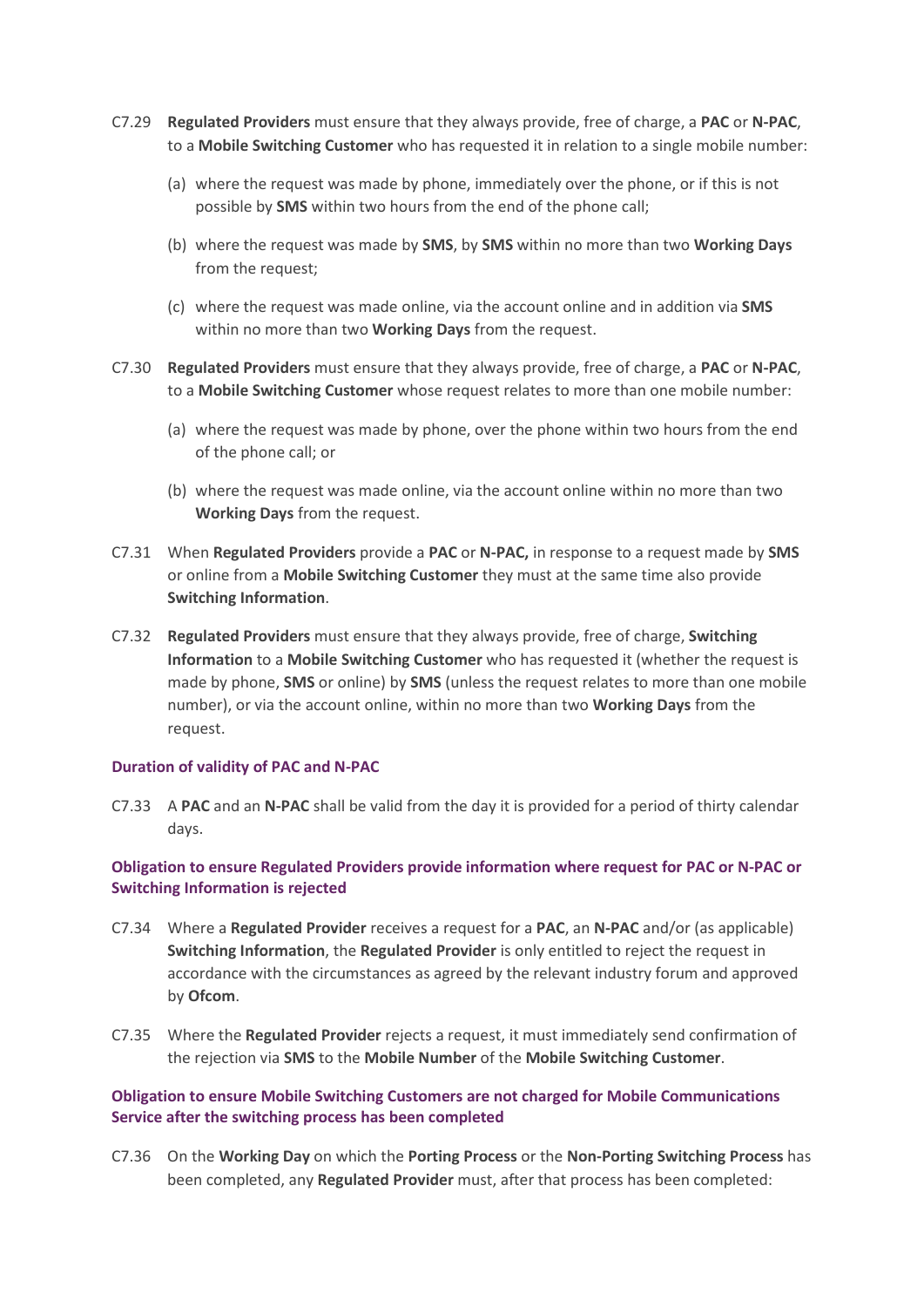- (a) cease providing the **Mobile Communications Services** it was providing to the relevant **Mobile Switching Customer** before the relevant **Mobile Switching Customer** switched using the **Porting Process** or the **Non-Porting Switching Process**; and
- (b) ensure that any charges which the relevant **Mobile Switching Customer** may be required to pay, other than any **Early Termination Charge**, are charges incurred only as a result of the provision of the **Mobile Communications Services** up to and including the **Working Day** referred to in this paragraph, and do not include any charges in respect of any part of any period of notice that the relevant **Mobile Switching Customer** is required to provide in order to exit the contract with the **Regulated Provider**, that would otherwise extend beyond the **Working Day** referred to in this paragraph.

### **Submission of PAC or N-PAC at point of sale**

C7.37 Before entering into a contract for a **Mobile Communications Service** with a **Mobile Switching Customer**, a **Regulated Provider** must ensure that the relevant **Mobile Switching Customer** is provided with the option of submitting the **PAC** or **N-PAC** that they have received or will receive from their current provider of **Mobile Communications Service** at the same time that they enter into the contract.

### **Obligation to ensure switching process is completed within one Working Day**

- C7.38 **Regulated Providers** must ensure that the **Porting Process** shall, unless the relevant **Mobile Switching Customer** agrees to defer the process, be completed within one **Working Day** from either:
	- (a) **SIM Activation**, where the relevant **Mobile Switching Customer** has already submitted the **PAC** to the **Communications Provider** to whom the relevant **Mobile Switching Customer** wants to switch at the time when they entered into the contract; or
	- (b) where **SIM Activation** has already taken place, submission of the **PAC** to the **Communications Provider** to whom the relevant **Mobile Switching Customer** wants to switch.
- C7.39 **Regulated Providers** must ensure that the **Non-Porting Switching Process** shall, unless the relevant **Mobile Switching Customer** agrees to defer the process, be completed within one **Working Day** from either:
	- (a) **SIM Activation**, where the relevant **Mobile Switching Customer** has already submitted the **N-PAC** to the **Communications Provider** to whom the relevant **Mobile Switching Customer** wants to switch at the time when they entered into the contract; or
	- (b) where **SIM Activation** has already taken place, submission of the **N-PAC** to the **Communications Provider** to whom the relevant **Mobile Switching Customer** wants to switch.

#### **Obligation to advertise means by which PAC or N-PAC or Switching Information can be requested**

C7.40 **Regulated Providers** must ensure that the three means by which a **Mobile Switching Customer** must be able to request and receive a **PAC** or **N-PAC** and/or (as applicable) **Switching Information**, as set out in **Condition** C7.23, are well publicised and readily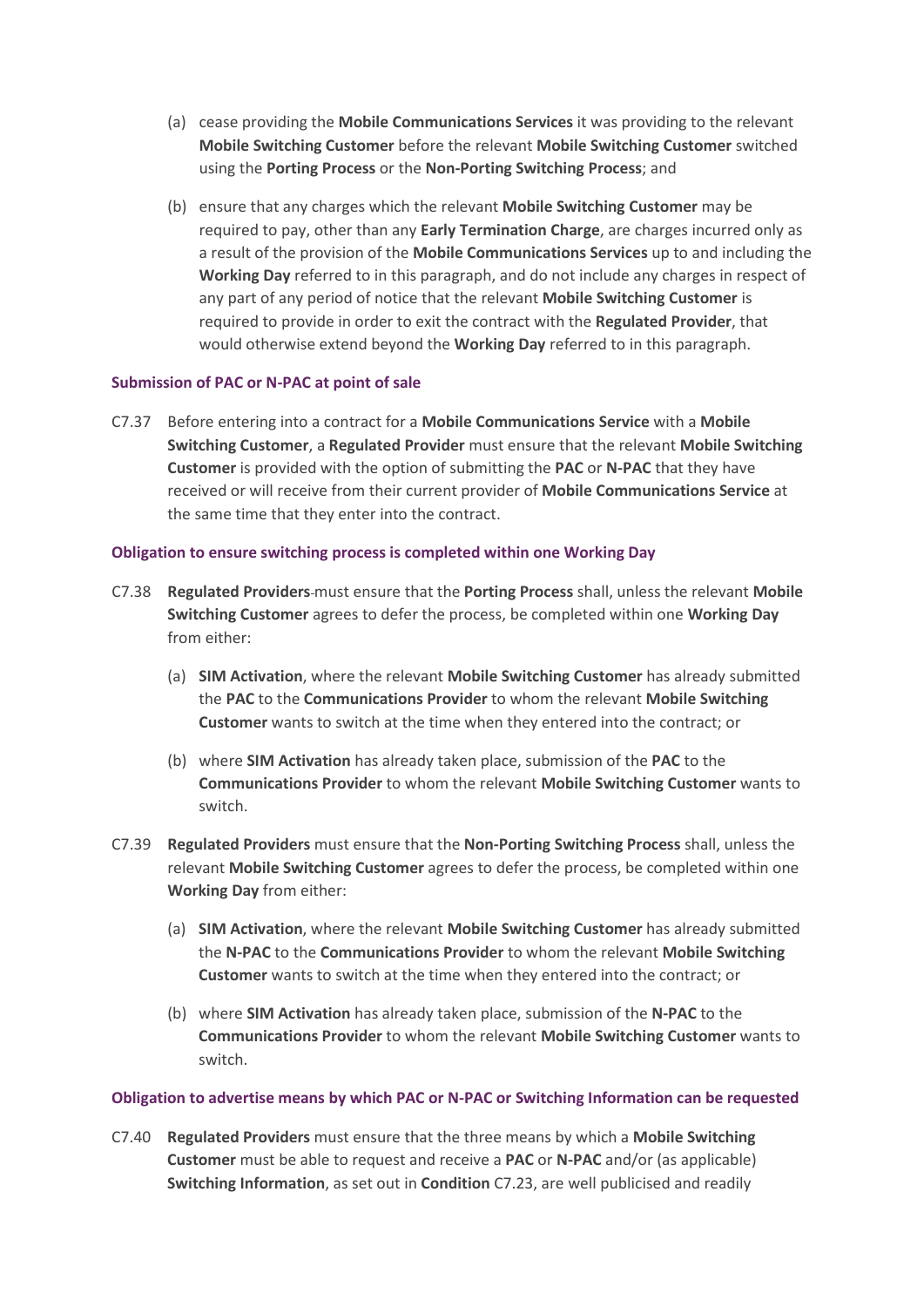available, including ensuring that they are all easily accessible on **Regulated Providers'** websites, with either:

- (a) a weblink being clearly visible on a **Regulated Provider's** primary webpage for all **Subscribers** (i.e. '1 click' access); or
- (b) a weblink being clearly visible on a webpage that is directly accessible from a primary webpage for all **Subscribers** (i.e. '2 click' access).

### **Obligation to provide guidance on the switching process**

- C7.41 **Regulated Providers** must provide guidance for **Subscribers** on the **Porting Process** and **Non-Porting Switching Process** that is:
	- (a) concise and easy to understand; and
	- (b) only contains relevant information about the **Porting Process** and **Non-Porting Switching Process**.
- C7.42 **Regulated Providers** must ensure that the guidance to be provided in accordance with **Condition** C7.41 is well publicised and readily available on their websites.

#### **Obligation to provide compensation**

- C7.43 Where a **Regulated Provider,** delays the completion of the **Porting Process** or the **Non-Porting Switching Process** beyond the one **Working Day** time limit set out in **Condition** C7.38 or **Condition** C7.39, or where there is an abuse of the **Porting Process** or the **Non-Porting Switching Process** by them or on their behalf, the **Regulated Provider,** shall provide reasonable compensation as soon as is reasonably practicable to the relevant **Mobile Switching Customer** for such failure.
- C7.44 **Regulated Providers** shall set out in plain English and in an accessible manner for each relevant **Mobile Switching Customer** guidance on how they can access the compensation provided for in **Condition** C7.43, and how any compensation will be paid to them.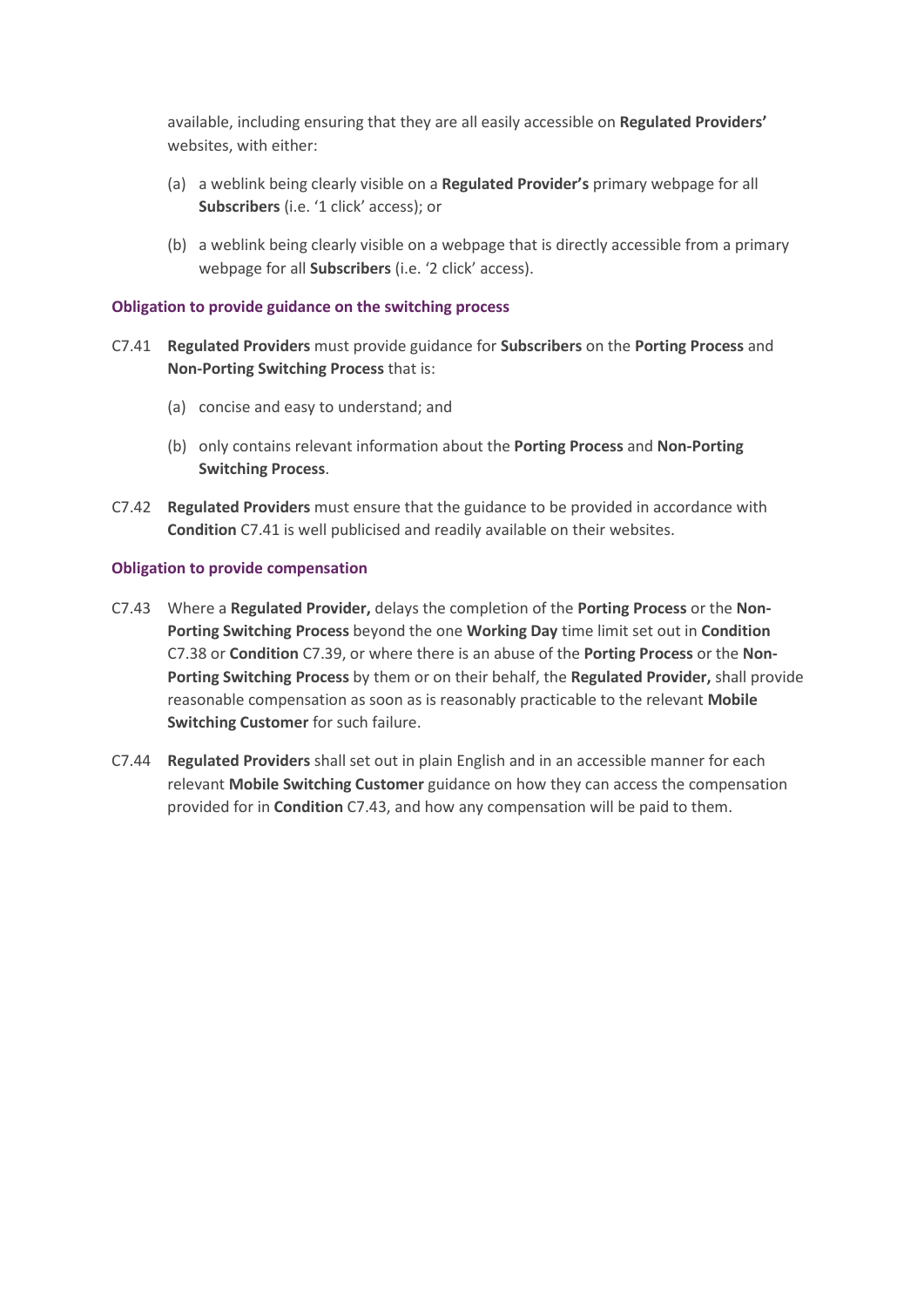[See Condition C7.14(a)]

### **Notification of transfer**

1 Where a **Gaining Provider** elects to co-ordinate a **Communications Provider Migration** on behalf of a **Switching Customer** who has requested to transfer to a **Relevant Communications Service** supplied by it, that **Gaining Provider** shall, within a reasonable time, ensure a **Transfer Order** is placed.

### **Cancel other**

- 2 The **Losing Provider** shall only be permitted to use **Cancel Other** in the following circumstances:
	- (a) where **Slamming** has occurred;
	- (b) at the **Switching Customer's** request, where the **Gaining Provider** has failed to cancel the **Transfer Order** after being directed by the **Customer** to do so ('**Failure to Cancel**');
	- (c) where the telephone line is or will be, ceased during the **Transfer Period** ('Line Cease');
	- (d) for other specified reasons not related to a **Switching Customer's** request to cancel a transfer, as agreed by the relevant industry forum and approved by **Ofcom**; and
	- (e) in such other circumstances as directed by **Ofcom**.
- 3 Before using **Cancel Other** in cases of **Slamming** and/or **Failure to Cancel**, the **Losing Provider** shall take reasonable steps to establish that **Slamming** and/or **Failure to Cancel** has actually taken place.
- 4 After using **Cancel Other**, the **Losing Provider** shall confirm the cancellation of the order by **Durable Medium** to the **Switching Customer**, unless this is not possible or appropriate, including where the **Switching Customer** is deceased.
- 5 The **Losing Provider** shall record its reasons for using **Cancel Other** in each case, selecting the appropriate reason code from a list corresponding to permitted use of **Cancel Other** and consistent with one of the circumstances (a) to (d) set out below, as agreed by the industry and approved by **Ofcom**:
	- (a) where the **Switching Customer** has never contacted, or has never been contacted by, the **Gaining Provider**;
	- (b) where the **Switching Customer** has contacted, or has been contacted by, the **Gaining Provider**, but has not given the **Gaining Provider** authorisation to transfer some or all of their **Relevant Communications Services**;
	- (c) where the **Switching Customer** has agreed to purchase a product or service from the **Gaining Provider** and the **Gaining Provider** has submitted an order for a different product or service which the **Switching Customer** has not agreed to purchase; or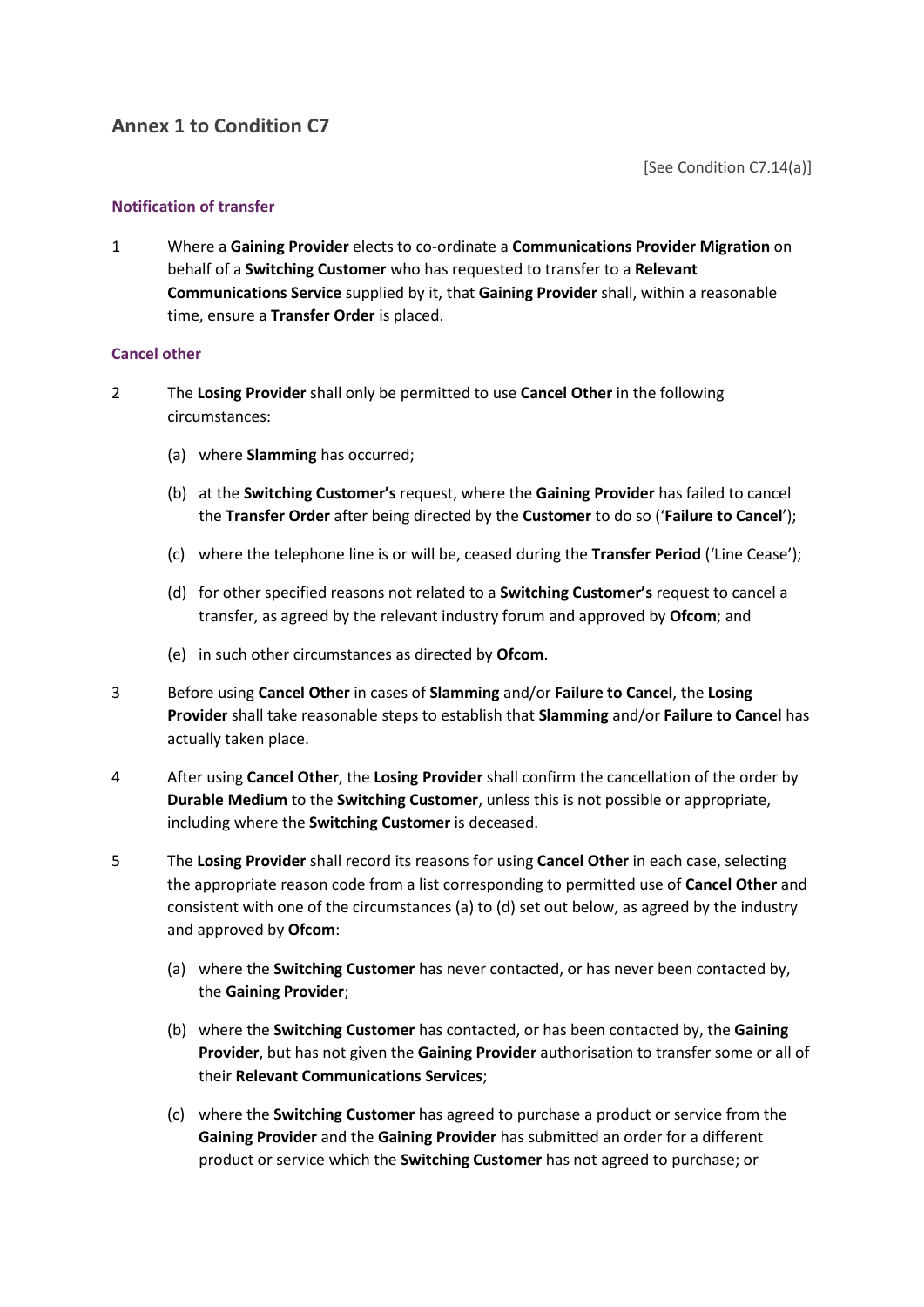(d) where the **Switching Customer** has agreed to transfer some or all of their **Relevant Communications Services** to the **Gaining Provider** having understood as a result of a deliberate attempt by the **Gaining Provider** to mislead, that they are making an agreement with a different **Regulated Provider**.